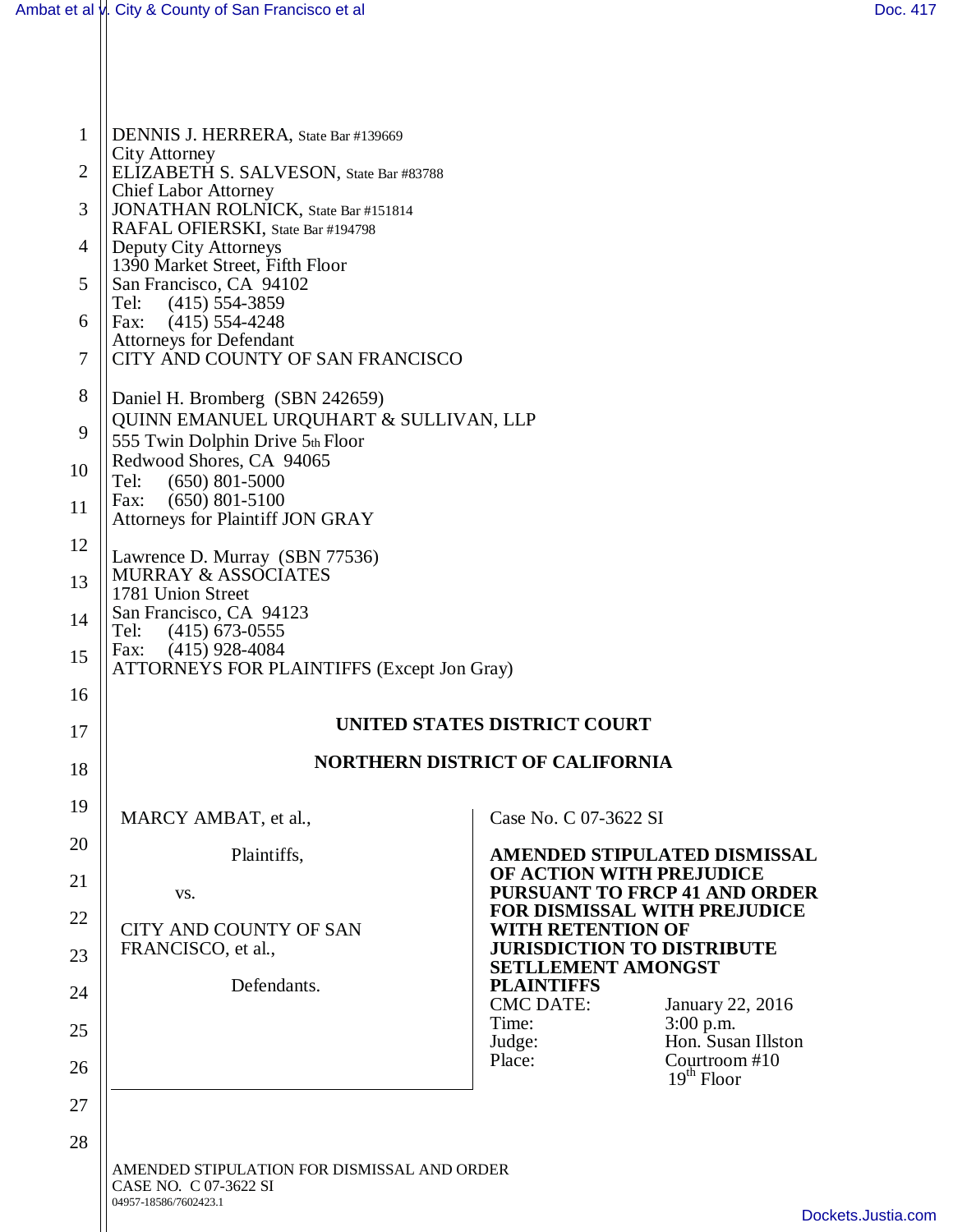1

2

3

4

5

6

7

8

9

10

11

12

## **I. STATUS OF CASE AND REQUEST FOR DISMISSAL WITH PREJUDICE**

The parties have agreed to settle this matter. The Settlement Agreement has been fully executed by all plaintiffs that remain in this action and by the Sheriff of San Francisco. The settlement has been approved by the San Francisco Board of Supervisors and the Mayor of San Francisco, and the payments called for by the Settlement Agreement have been made.

Paragraph 9 of the Settlement Agreement states that within three (3) court days after both receiving a fully executed copy of the agreement and being notified that the agreement has been approved by the San Francisco Board of Supervisors, plaintiffs will dismiss this action in its entirety and with prejudice by filing a "Stipulated Dismissal With Prejudice" pursuant to FRCP 41.

Therefore, pursuant to the Settlement Agreement of the parties, the parties file this stipulated dismissal with prejudice and request that this Court dismiss this action with prejudice.

The parties also stipulate that this court will retain jurisdiction for the sole purpose of supervising, if needed, enforcement the provisions of the Settlement Agreement regarding distribution of the settlement award among the individual plaintiffs.

AMENDED STIPULATION FOR DISMISSAL AND ORDER CASE NO. C 07-3622 SI 1 04957-18586/7602423.1 13 14 15 16 17 18 19 20 21 22 23 24 25 26 27 28 DENNIS J. HERRERA City Attorney ELIZABETH SALVESON Chief Labor Attorney JONATHAN ROLNICK Deputy City Attorney RAFAL OFIERSKI Deputy City Attorney January 26, 2016 By: /s/ Jonathan Rolnick JONATHAN ROLNICK Attorneys for Defendant CITY AND COUNTY OF SAN FRANCISCO QUINN EMANUEL URQUHART & SULLIVAN January 26, 2016 By: /s/ Daniel Bromberg DANIEL BROMBERG Attorneys for Plaintiff JON GRAY MURRAY & ASSOCIATES January 26, 2016 By: /s/Lawrence D. Murray LAWRENCE MURRAY Attorney for PLAINTIFFS (Except Jon Gray)